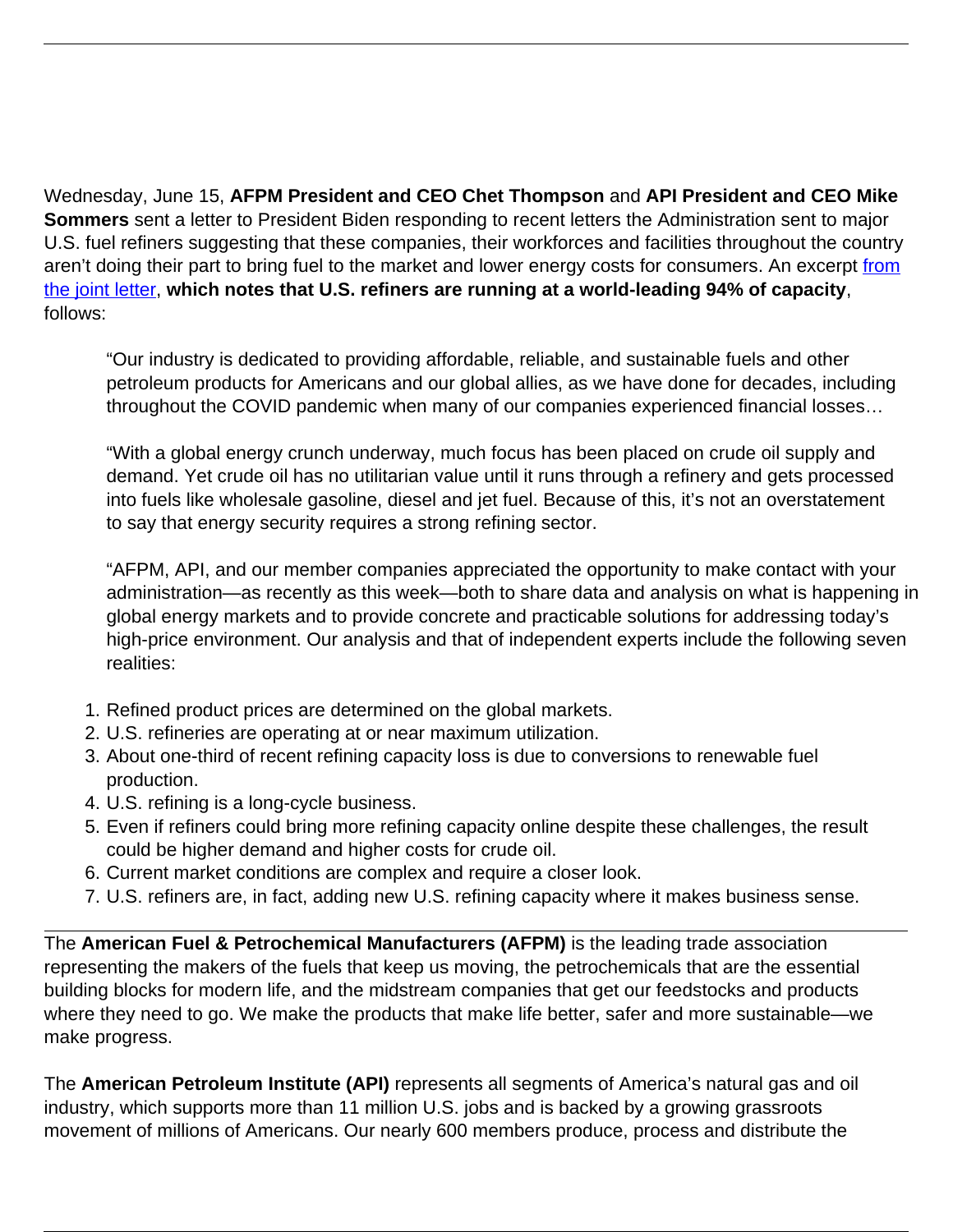majority of the nation's energy, and participate in [API Energy Excellence®,](https://www.api.org/oil-and-natural-gas/api-energy-excellence) which is accelerating environmental and safety progress by fostering new technologies and transparent reporting. API was formed in 1919 as a standards-setting organization and has developed more than 800 standards to enhance operational and environmental safety, efficiency and sustainability.

//-->

Print as PDF:

Media Contact:

Ericka Perryman

[media@afpm.org](mailto:media@afpm.org)

[202.457.0480](tel:202.457.0480)

About AFPM:

The American Fuel & Petrochemical Manufacturers (AFPM) is the leading trade association representing the makers of the fuels that keep us moving, the petrochemicals that are the essential building blocks for modern life, and the midstream companies that get our feedstocks and products where they need to go. We make the products that make life better, safer and more sustainable — we make progress.

**Topics** 

**[Investments](/topic/investments)** 

**[Disruptions](/topic/disruptions)**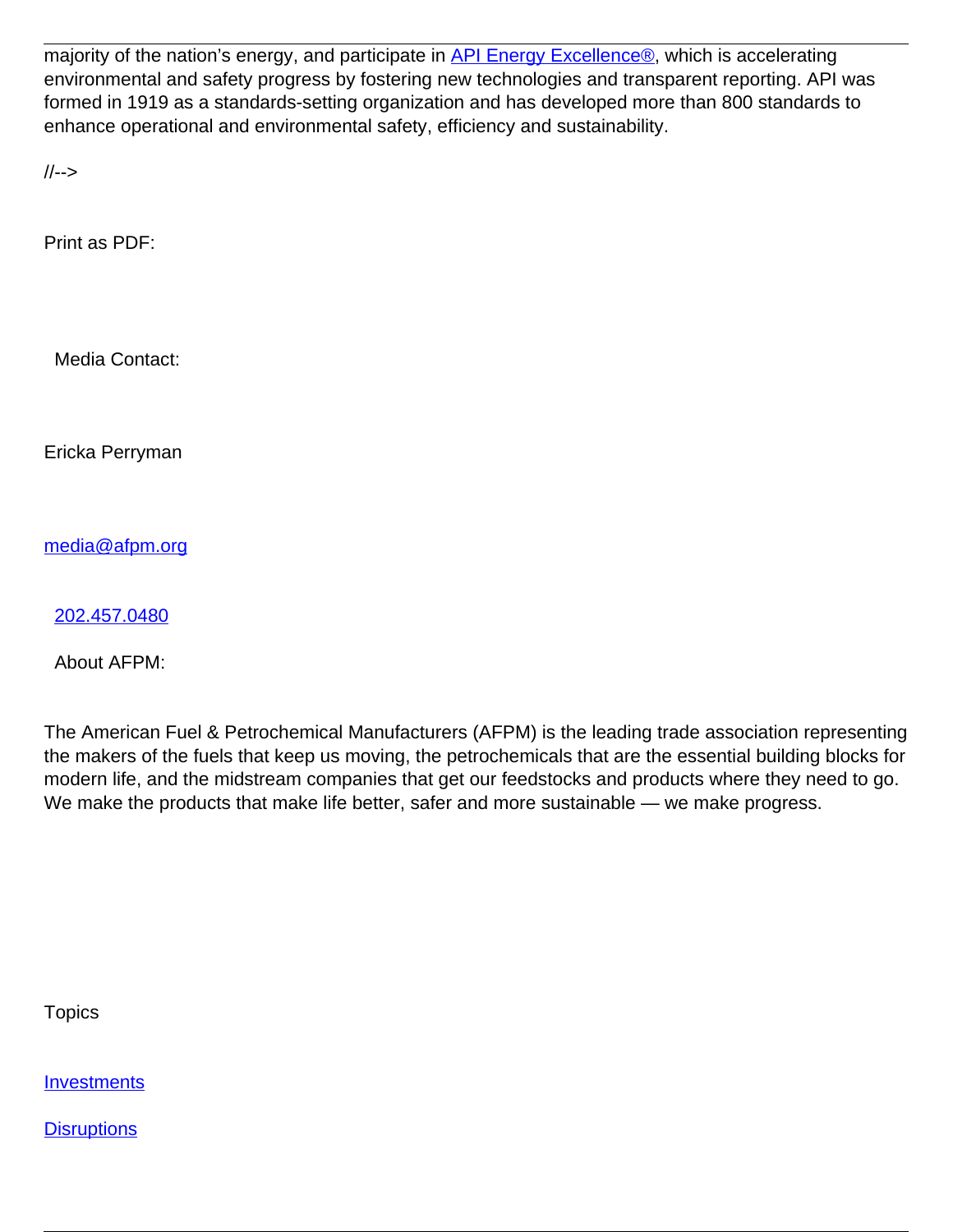## **[Maintenance](/topic/maintenance)**

**[Operations](/topic/operations)** 

**[Fuel Products](/topic/fuel-products)** 

[Fuel Policy](/topic/fuel-policy)

[Fuel Efficiency Standards \(CAFE\)](/topic/fuel-efficiency-standards-cafe)

**[Markets & Supply](/topic/markets-supply)** 

[Global Markets](/topic/global-markets)

**[Prices](/topic/prices)** 

**[Trade](/topic/trade)** 

[Regulatory Reform](/topic/regulatory-reform)

Tags

**[Destroying Demand](/tag/destroying-demand)** 

**[Critical Infrastructure](/tag/critical-infrastructure)** 

[Renewable Fuel Standard \(RFS\)](/tag/renewable-fuel-standard-rfs)

[COVID-19 \(Coronavirus \)](/tag/covid-19-coronavirus)

**[Infrastructure](/tag/infrastructure)** 

**[Workforce](/tag/workforce)** 

[pipelines](/tag/pipelines)

[National Environmental Policy Act \(NEPA\)](/tag/national-environmental-policy-act-nepa)

[press release](/tag/press-release)

[AFPM](/tag/afpm)

[Chet Thompson](/tag/chet-thompson)